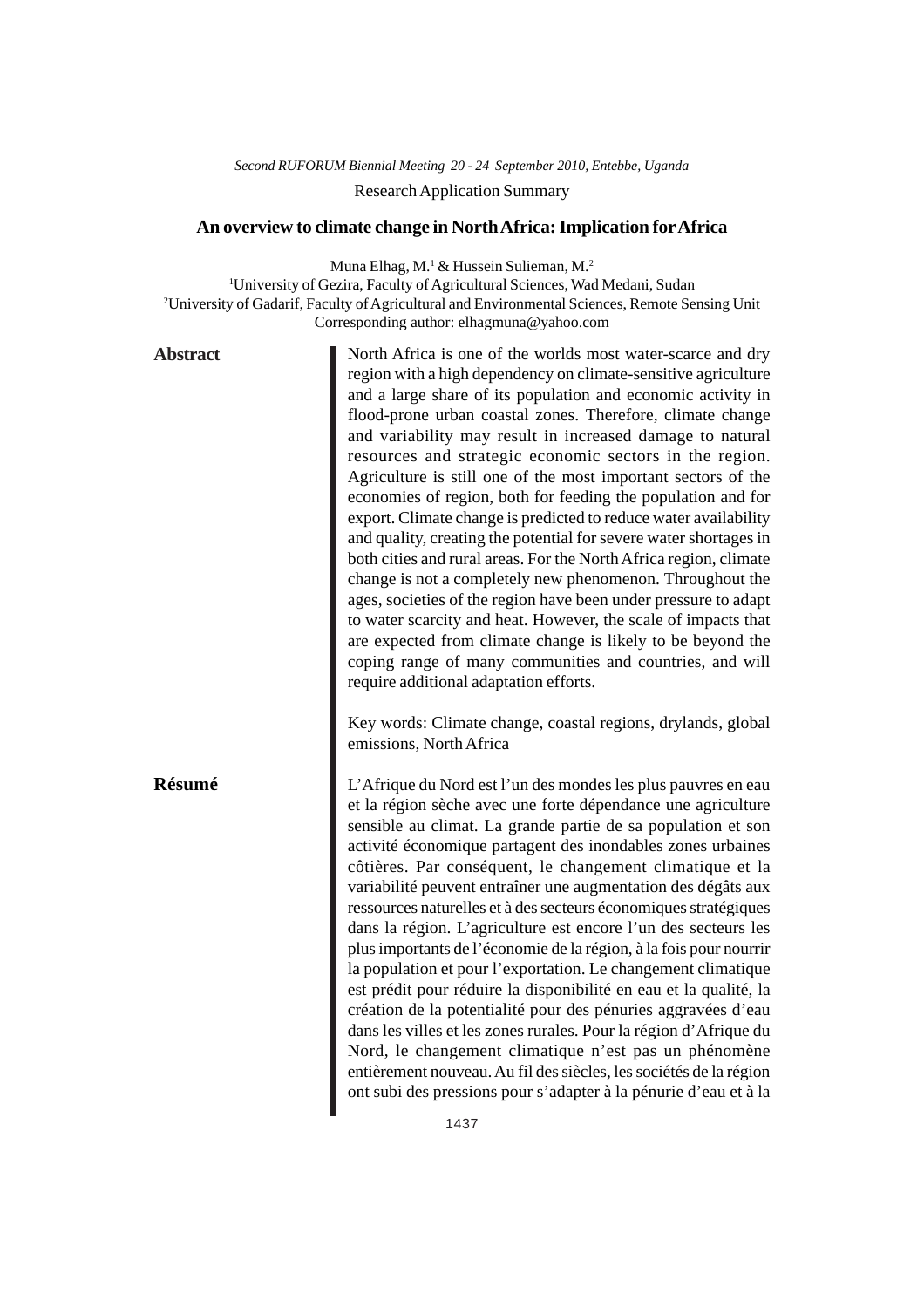## *Muna Elhag, M. & Hussein Sulieman, M.*

**Background**

chaleur. Toutefois, l'ampleur des impacts qui sont attendus du changement climatique sont susceptibles d'être au-delà de la fourchette d'adaptation des communautés et de pays, et exigeront des efforts d'adaptation supplémentaires.

Mots clés: Changement climatique, les régions côtières, les terres arides, les émissions mondiales, l'Afrique du Nord

Climate change and climate variability has been, and continues to be, the principal source of fluctuations in global food and production in the arid and semi-arid tropical countries of the developing world. Africa is highly vulnerable to the various manifestations of climate change especially for water resources, food security, natural resources, vector and water-borne diseases. Also, coastal zones are vulnerable to sea level rise and exacerbation of desertification. Although Africa contributes relatively little to global emissions, it is considered to be the most vulnerable region in the world in terms of climate change. This is due to some of its physical and socio-economic characteristics. The historical climate record for Africa shows warming of approximately 0.7°C over most of the continent during the  $20<sup>th</sup>$  century and a decrease in rainfall over large areas of the Sahel, and increase in rainfall in east central Africa. Climate change scenarios for Africa, based on results from several general circulation models indicate future warming across Africa ranging from 0.2°C per decade (low scenario) to more than 0.5°C per decade (high scenario) (Hulme, 2001).

**Climate change in North Africa.** North Africa climate change is an especially urgent issue, particularly since it is a region that experiences increasingly frequent droughts and a threat of water supply shortage. Climate change is seriously affecting North African countries. Water shortages, deforestation and desertification have led to rounds of droughts and floods, making the region one of the most vulnerable areas in the world. The region is one of the world's most water-scarce and dry regions; with a high dependency on climate-sensitive agriculture and a large share of its population and economic activity in floodprone urban coastal zones. Therefore, changes in temperature and precipitation patterns may result in damage to strategic economic sectors such as tourism or others with growth potential such as high-value-added agriculture.

Under intermediate warming scenarios, most models project that by 2050 North Africa will experience decreases during the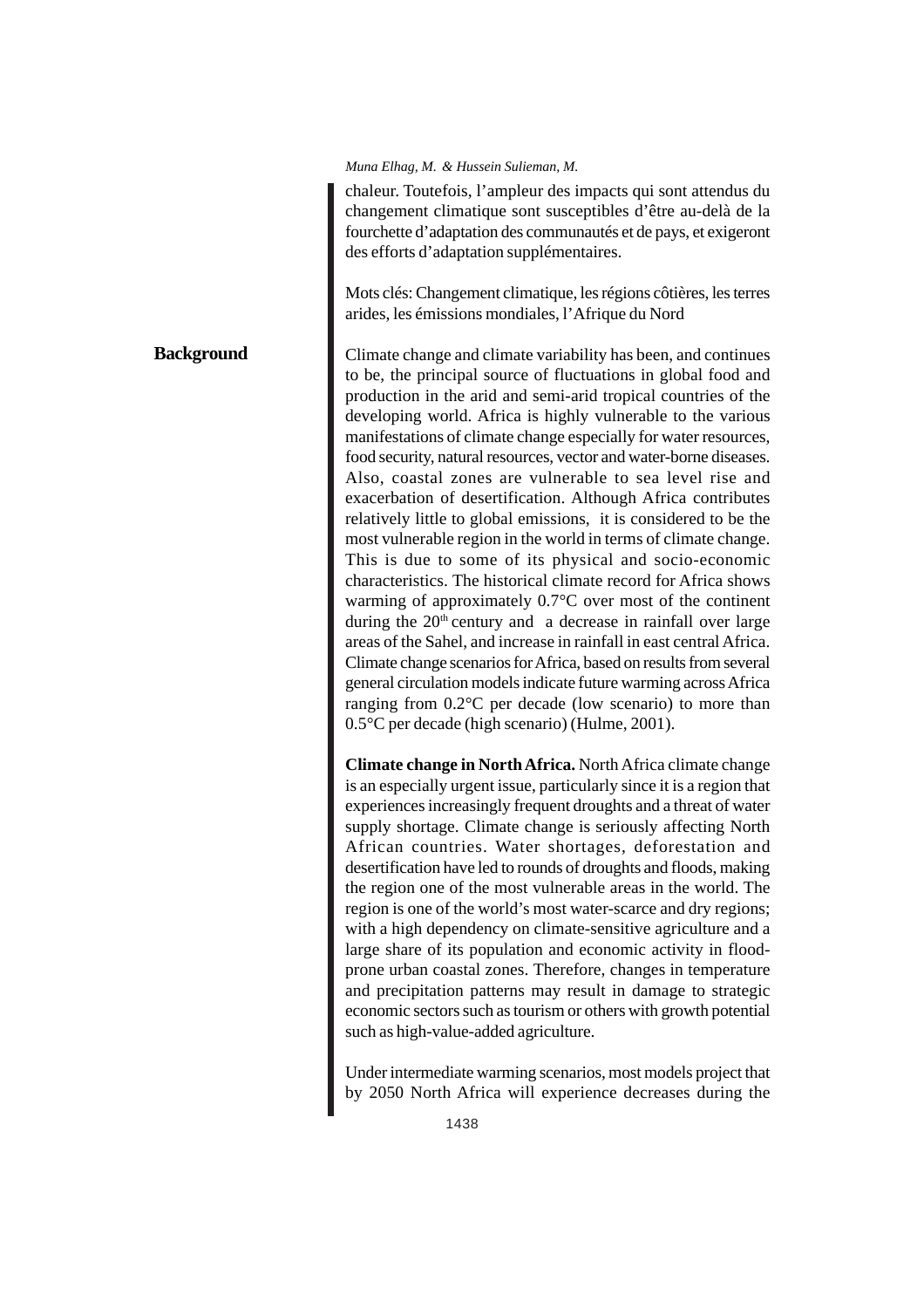*Second RUFORUM Biennial Meeting 20 - 24 September 2010, Entebbe, Uganda*

growing season that exceed one standard deviation of natural variability, rainfall is predicted to increase in December-February and decrease in June-August. With a more rapid global warming scenario, large areas of Africa would experience changes in December-February or June-August rainfall that significantly exceed natural variability (Agoumi, 2003).

North Africa countries are paying a heavy price for climate change. Low-lying coastal areas in Tunisia, Libya and Egypt are particular at risk. For them, the social, economic and ecological impact is expected to be higher than the rest of the world. Climate model projections available for North Africa indicate a clear increase in temperature over the next 20 years that is expected to continue throughout the  $21<sup>st</sup>$  century, probably at a rate higher than the estimated global average. Model simulations also suggest a drying trend in the region, particularly along the Mediterranean coast, driven by large decreases expected in summertime precipitation. Because coastal areas historically receive by far the largest amount of rainfall in North Africa, future decreases will likely have a significant and noticeable impact. Precipitation trends in the interior semiarid and arid regions of North Africa are more difficult to predict due to the very small amount of natural precipitation that characterizes these areas. Climate change will induce some variations in precipitation patterns, but the trend is not clear, as some models predict slight increases and others predict slight decreases in annual precipitation amounts. Rising sea level could affect 19 port cities in North Africa (IPPC, 2001).

**Impact of Climate Change in North Africa**

Climate change also poses many challenges to the region's cities which represent centres for economic, social, cultural and political activities. Agriculture is still one of the most important sectors of the economies of region, both for feeding the population and for export. The number of people employed in agriculture varies by country: about 50% in Morocco, 40% in Egypt, 25% in Algeria and probably even fewer in Libya which imports close to 75% of its food. Climate change will reduce water availability and quality, creating the potential for severe water shortages in both cities and rural areas. Expanded use of Nile River water use by Sudan and other upstream African countries in response to climatic stress would seriously threaten Egypt. By 2030, three-quarters of Egyptians will have inadequate access to fresh water (NIC, 2009 ). Climatic stress will add to the already substantial migration from rural areas into cities,